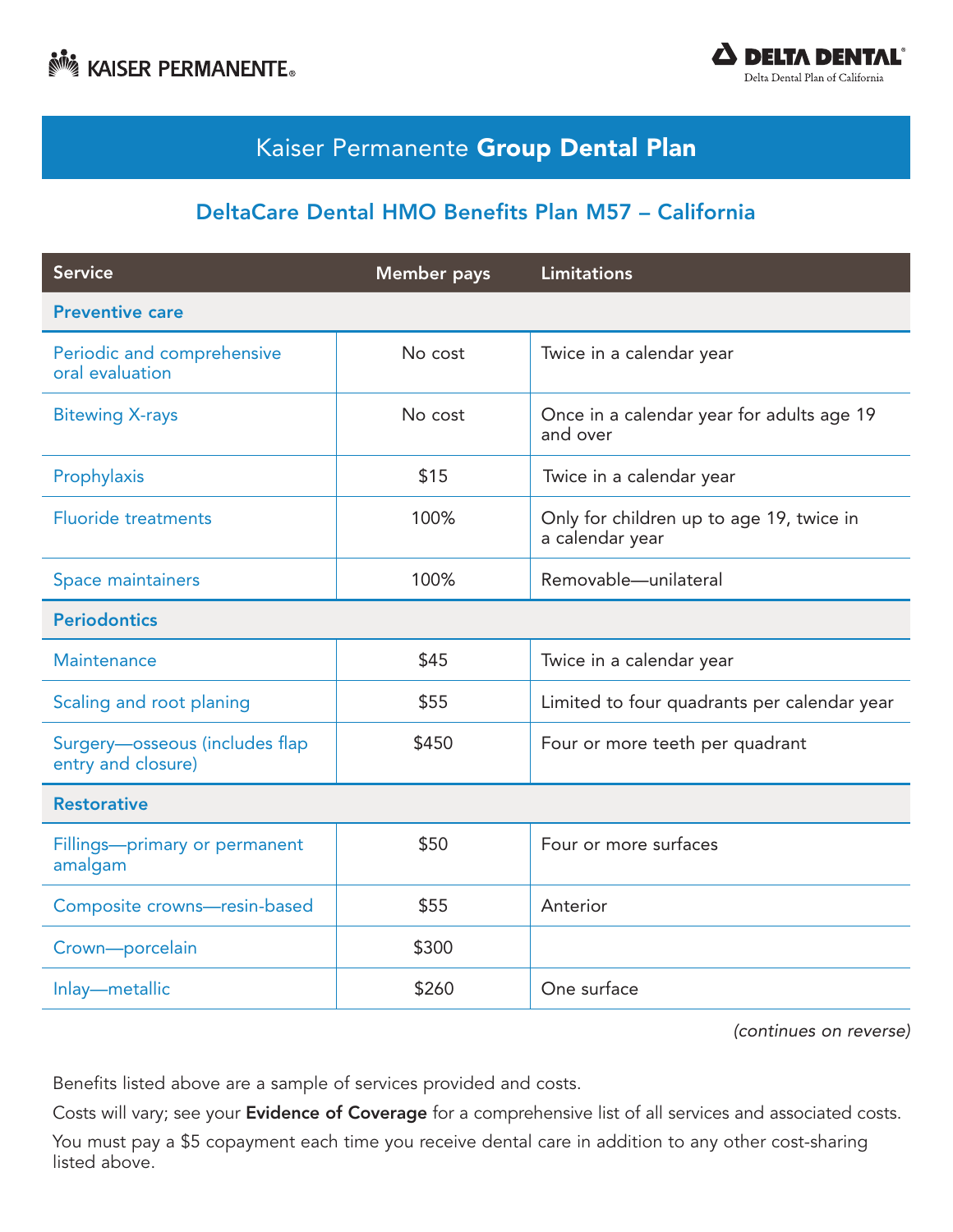



## Kaiser Permanente Group Dental Plan

#### DeltaCare Dental HMO Benefits Plan M57 – California

*(continued from front)*

| <b>Service</b>                                       | <b>Member</b> pays | <b>Limitations</b>                                                                                                                                              |  |
|------------------------------------------------------|--------------------|-----------------------------------------------------------------------------------------------------------------------------------------------------------------|--|
| <b>Endodontics Therapeutic</b>                       |                    |                                                                                                                                                                 |  |
| pulpotomy                                            | No cost            | Excludes final restoration                                                                                                                                      |  |
| Root amputation                                      | \$75               | Per root                                                                                                                                                        |  |
| Root canal-anterior                                  | \$180              | Excludes final restoration                                                                                                                                      |  |
| Root canal-molar                                     | \$375              | Excludes final restoration                                                                                                                                      |  |
| <b>Prosthodontics</b>                                |                    |                                                                                                                                                                 |  |
| Complete denture                                     | \$395              | The enrollee must continue to be eligible<br>and the service must be provided at the<br>contract dentist facility where the denture<br>was originally delivered |  |
| Reline maxillary or mandibular<br>denture-chairside  | \$50               | Complete or partial                                                                                                                                             |  |
| Reline maxillary or mandibular<br>denture-laboratory | \$150              | Complete or partial                                                                                                                                             |  |
| Oral and maxillofacial surgery                       |                    |                                                                                                                                                                 |  |
| <b>Extraction</b>                                    | \$35               | Elevation and/or forceps removal                                                                                                                                |  |
| Surgical removal of erupted tooth                    | \$65               | Complete or partial                                                                                                                                             |  |
| <b>Orthodontics</b>                                  | Not covered        |                                                                                                                                                                 |  |

Benefits listed above are a sample of services provided and costs.

Costs will vary; see your Evidence of Coverage for a comprehensive list of all services and associated costs.

You must pay a \$5 copayment each time you receive dental care in addition to any other cost-sharing listed above.